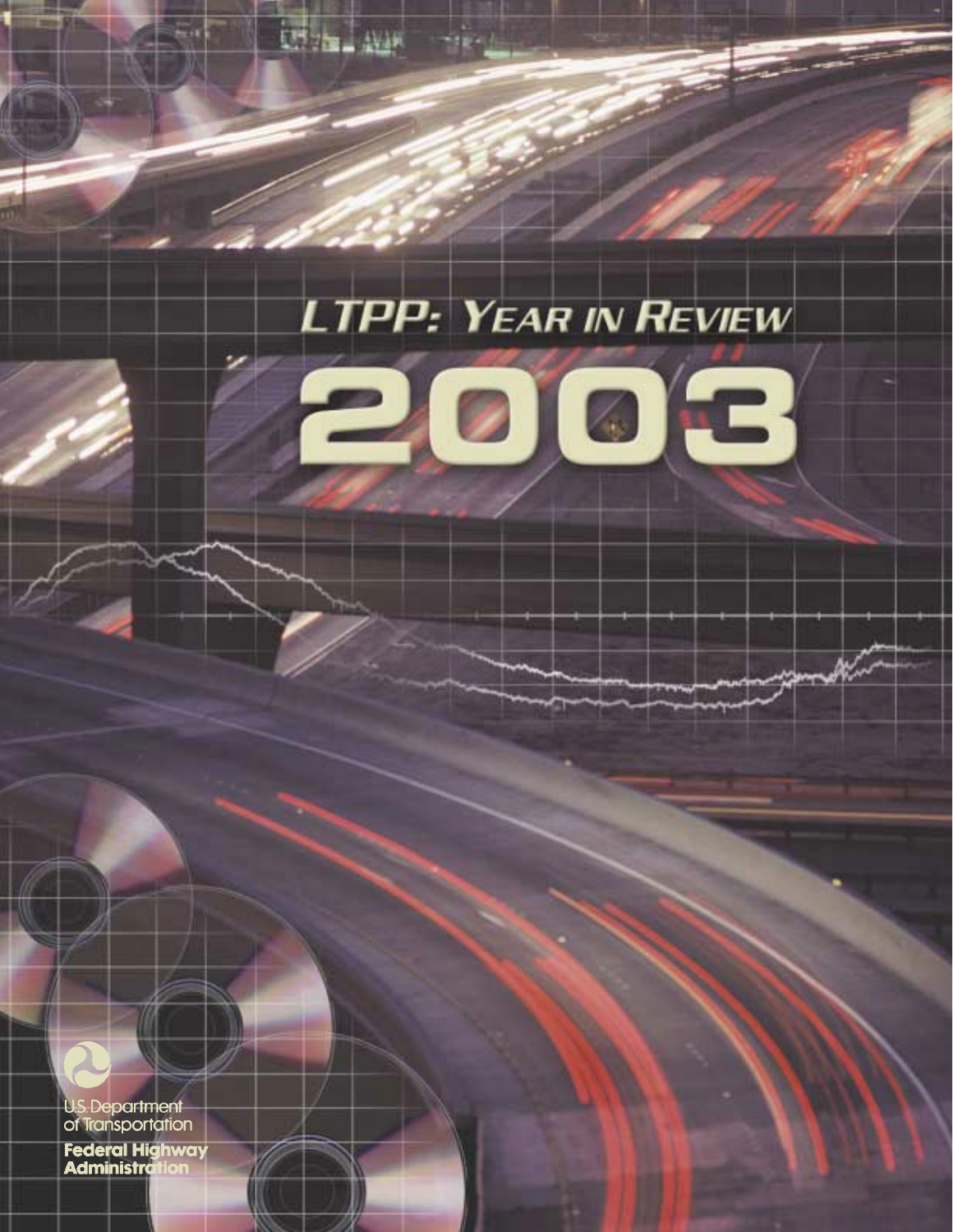



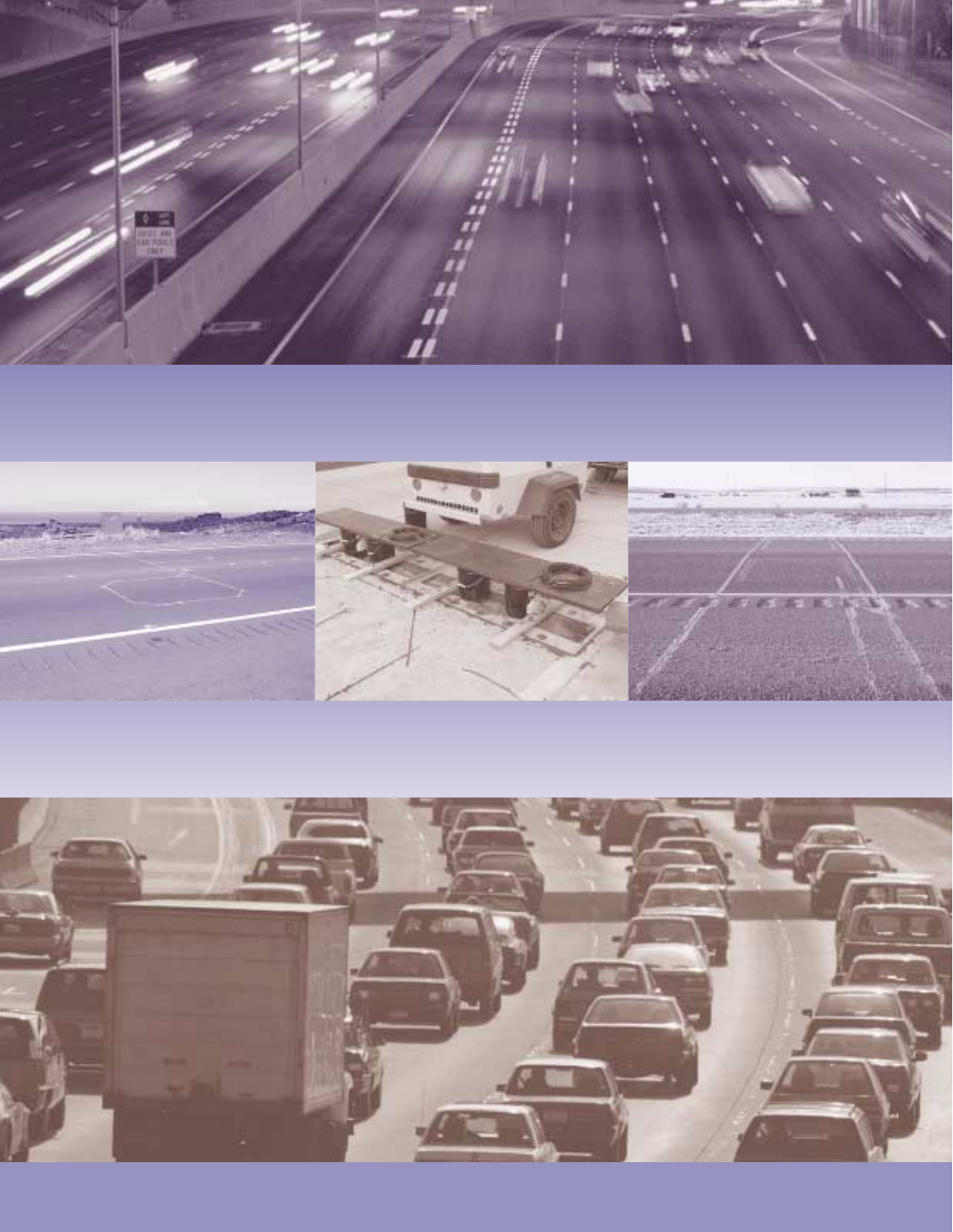

### **INTRODUCTION**

II n 2003, as in previous years, the Long-Term Pavement Performan (LTPP) Program continued working to provide a better understanding of the "hows" and "whys" of pavement performance. This repo<br>outlines LTPP's 2003 program *n 2003, as in previous years, the Long-Term Pavement Performance (LTPP) Program continued working to provide a better understanding of the "hows" and "whys" of pavement performance. This report the year ahead.*

Understanding pavement performance is vital to building and maintaining highway systems. Pavements carry all kinds of vehicular traffic for commerce and recreation, and they are critical to our Nation's economic well-being. Understanding how and why pavements perform as they do can improve the productivity and mobility of the national highway transportation system.

LTPP collects data from more than 1,800 active pavement sections in the United States and Canada, analyzes these data, and then translates these insights into products and information for pavement design, rehabilitation, maintenance, and management. LTPP's partners remained strong in their support of the program in 2003, as in previous years. The States and Provinces, American Association of State Highway and Transportation Officials (AASHTO), Canadian Strategic Highway Research Program (C-SHRP), Transportation Research Board (TRB), and Federal Highway Administration (FHWA) all continued to play key roles in helping the program achieve its goals.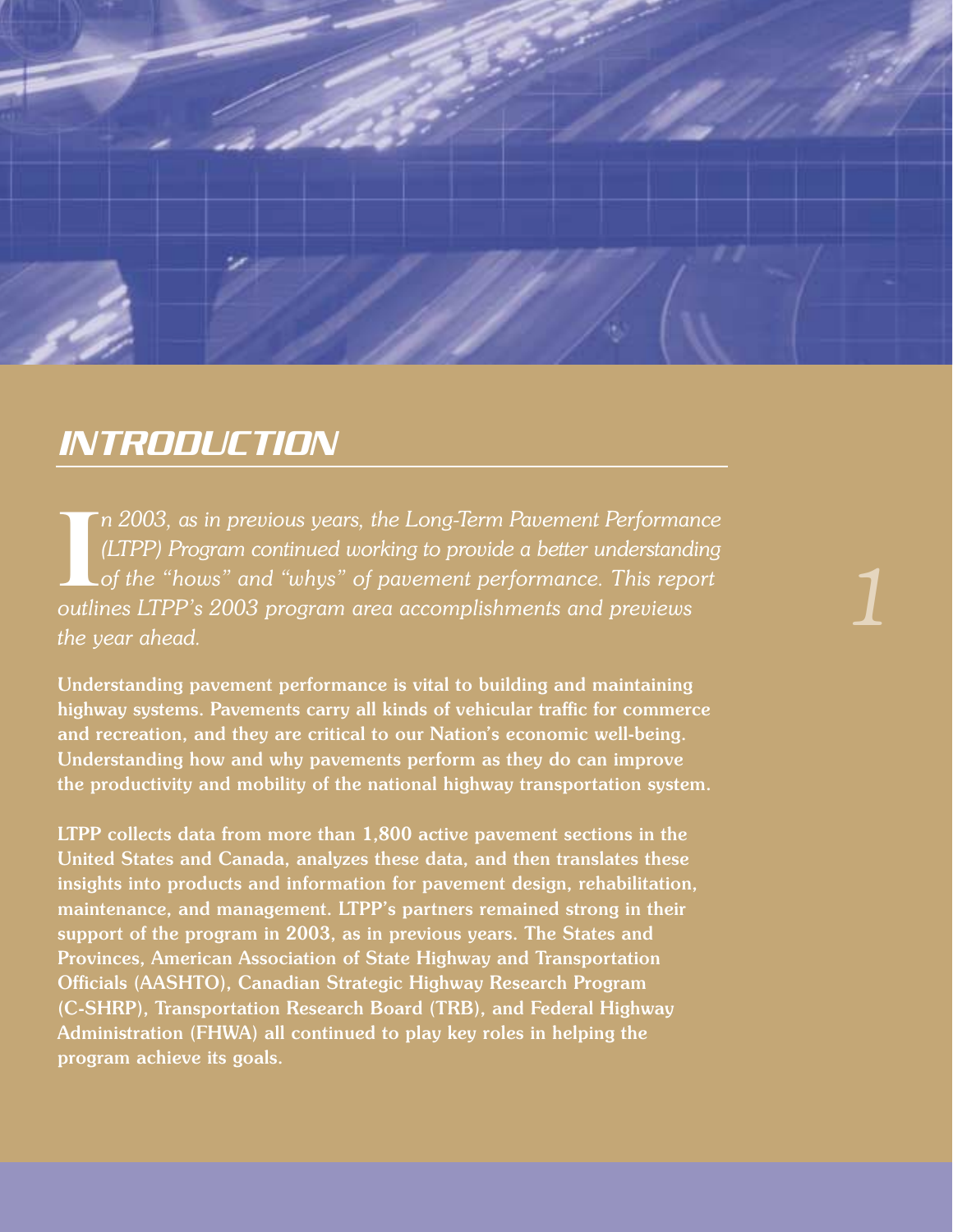

## 2003 ACCOMPLISHMENTS

#### **FEATURED ACCOMPLISHMENT**

In 2003, LTPP continued to emphasize the importance of collecting reliable and adequate data to help researchers answer how and why pavements perform the way that they perform. LTPP collects most of these data elements, although the State Highway Agencies (SHA) provide the traffic data and most of the materials data for the Specific Pavement Studies (SPS) projects to LTPP. The materials data action plan has begun to address the gaps in the material database for SPS projects; however, traffic data, vital to pavement design, continues to be the most challenging to collect and process consistently nationwide. LTPP recognized this challenge and partnered with the States to develop a pooled fund study to address the issues of inconsistent and inadequate traffic data for the SPS projects. To date, nearly half of the States with an SPS project have contributed \$1.9 million to this study.

The "Long-Term Pavement Performance (LTPP) Specific Pavements Study (SPS) Traffic Data Collection" pooled fund study, TPF-5(004), was initiated in 2000 to improve the quality and quantity of monitored traffic data (volumes, classifications, and weights) from the program's SPS-1, -2, -5, -6, and -8 projects. This is a twophase project. Phase I consists of assessing, evaluating, and calibrating current LTPP Weighin-Motion (WIM) systems (both piezo and bending plate). Phase II involves procuring, installing, and maintaining the LTPP WIM equipment. FHWA awarded the Phase I contract in August and expects to award the Phase II contract in

early 2004. Phase I traffic evaluations were completed in a few States and will continue in 2004. FHWA will present the results from these initial evaluations during the TRB annual meeting in January 2004.

In addition to awarding the Phase I contract and soliciting proposals for Phase II, FHWA made an ambitious effort to process the 1999–2001 traffic data for all LTPP test sections nationwide by December 2003. Improvements made to the LTPP Traffic Quality Control and Analysis software helped the LTPP regions achieve this goal. The regions also processed the 2002 traffic data. Because of this significant effort, in January 2004, the pavement community will have access to a large amount of monitored traffic data that was not available previously.

#### **DATA COLLECTION**

LTPP continued to develop the materials data action plan in 2003. This plan was designed to address gaps in the SPS materials data. The States have been working to complete their SPS project material testing, and resilient modulus testing on bound and unbound materials is progressing. New protocols for bending beam rheometer, dynamic shear rheometer, dynamic cone penetrometer, soil suction, and specific gravity for unbound materials were developed.

In addition to ongoing development for the materials data action plan, data collection for the edge drain project continued. The functioning levels of drainage conditions at the SPS-1, SPS-2,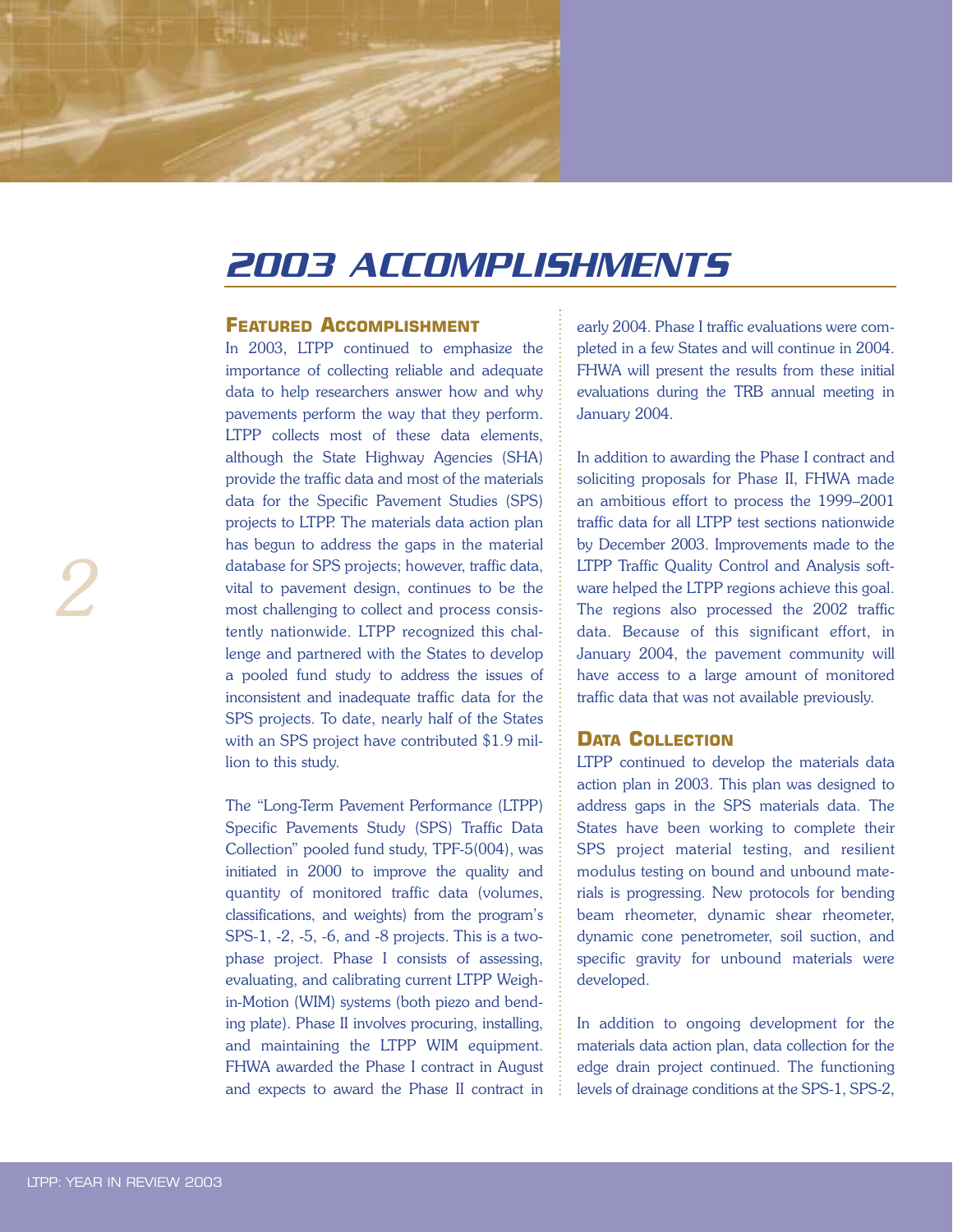

and some of the SPS-6 sites were observed to ensure that LTPP drainage analysis is complete and relevant. As a result, new tables and data collection categories were added to the LTPP database to include this data.

Layer thickness for test sections was obtained from cores taken in the transition sections, but no measurements had been taken from inside the test sections. To verify the layer thickness within the test sections, LTPP awarded a contract in 2003 to collect layer thickness data using ground-penetrating radar (GPR). Data was collected at all SPS-1 projects and one each of the SPS-2, SPS-5, and SPS-6 projects. Although GPR provides accurate layer thickness measurements for flexible pavements, it may not provide accurate measurements for rigid pavements, so LTPP began a pilot study at the end of 2002 to obtain layer thickness measurements at an SPS-2 project using an impact echo hammer. This study continued in 2003.

LTPP began operating four new high-speed inertial road-profiling systems in 2003. Before the new profilers were introduced, researchers conducted performance-based acceptance testing. This included testing the profilers on five test sections to verify that the profilers were collecting accurate data. Later in 2003, the Minnesota Road Research facility conducted a profiler comparison test to verify that the four new profilers were collecting similar data. LTPP developed a new version of the profiler manual that outlines the operational procedures for these new profilers, and created new office procedures and documentation for processing and performing quality assurance checks on profile data.

Closeout activities began on the seasonal monitoring test sites. The Seasonal Monitoring Program (SMP) has been operating for 11 years and has generated much valuable data regarding the impact of moisture and temperature variations on pavement performance data that will be used in years to come. The official SMP completion date is scheduled for October 1, 2004.

As more LTPP sections approach the end of their service life, they no longer will be an active part of the program. However, valuable information can be collected through forensic investigations into why a particular section performed as it did. In 2003, the framework for conducting these investigations was completed. Discussions with States that are interested in pursuing such investigations began in 2003 and will continue in 2004.

All test sections that receive a rehabilitation treatment after January 1, 2004, will be placed outof-study and classified as a General Pavement Studies (GPS) project. The monitoring frequency of GPS projects will not allow enough pavement performance data to be collected by 2009 for these test sections.

#### **ANALYSIS**

Findings from LTPP analysis projects help highway engineers in their day-to-day operations. LTPP continued data analysis projects that began in 2002 and worked to review and publish the results of studies already completed. To keep the highway community apprised of the results of LTPP's analysis efforts over the past several years, LTPP conducted a major review of completed analysis projects in 2003.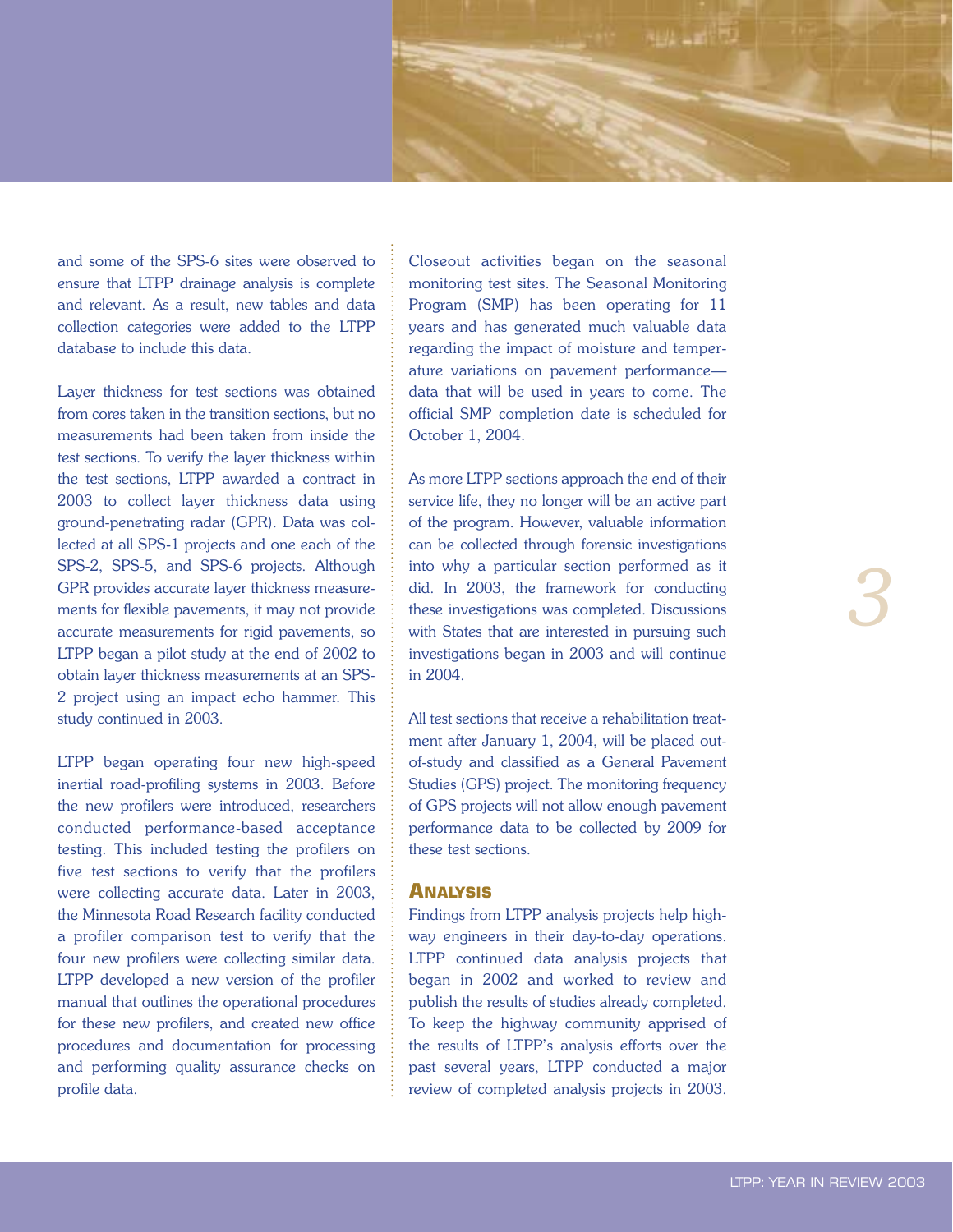

The findings from these projects were compiled and have been published in *Key Findings from LTPP Analysis 2000–2003*. This document contains many new findings regarding pavement performance, and supplements the findings published in the first volume, *Key Findings from LTPP Analysis 1990–1999*. These findings illustrate not only the immediate value of the LTPP database, but also its potential use for improving pavement technology.

The TRB Data Analysis Expert Task Group (ETG) reviewed and updated the FHWA and TRB *Strategic Plan for Long-Term Pavement Performance Data Analysis* (Strategic Plan) and the TRB ETG *Long-Term Pavement Performance Data Analysis Strategic Plan Objectives, Analysis Outcomes, and Supporting Projects Chart*. A Web version of the Strategic Plan was developed to improve access to information about ongoing and completed analysis projects. The current versions of both documents are posted at www.tfhrc.gov/pavement/ltpp/analysis.htm.



#### **2003 LTPP ANALYSIS PROJECTS**

#### **INITIATED**

- *Optimization of Traffic Data Collection for Specific Pavement Applications*
- *Review of LTPP Backcalculation Results*
- *Effect of Multiple Freeze-Thaw Cycles vs. Deep Frost Penetration on Pavement Performance*
- *Integrating Condition Measurement Variability in Network Pavement Management Systems*
- *Quantification of Smoothness Index Differences Related to LTPP Equipment Type*

#### **PLANNED**

- *Confidence of WIM Axle Load Data*
- *Review of Laboratory Resilient Modulus Testing for HMA Mixtures*
- *Relationship between Laboratory-Measured and Field-Derived Properties of Pavement Layers*
- *Evaluation of LTPP Site-Specific Climatic Data*
- *Characterization of Portland Cement Concrete Pavement Curvature*
- *Simplified Techniques for Evaluation and Interpretation of Pavement Deflections for Network-Level Analysis*
- *Evaluation and Characterization of Pavement Drainage*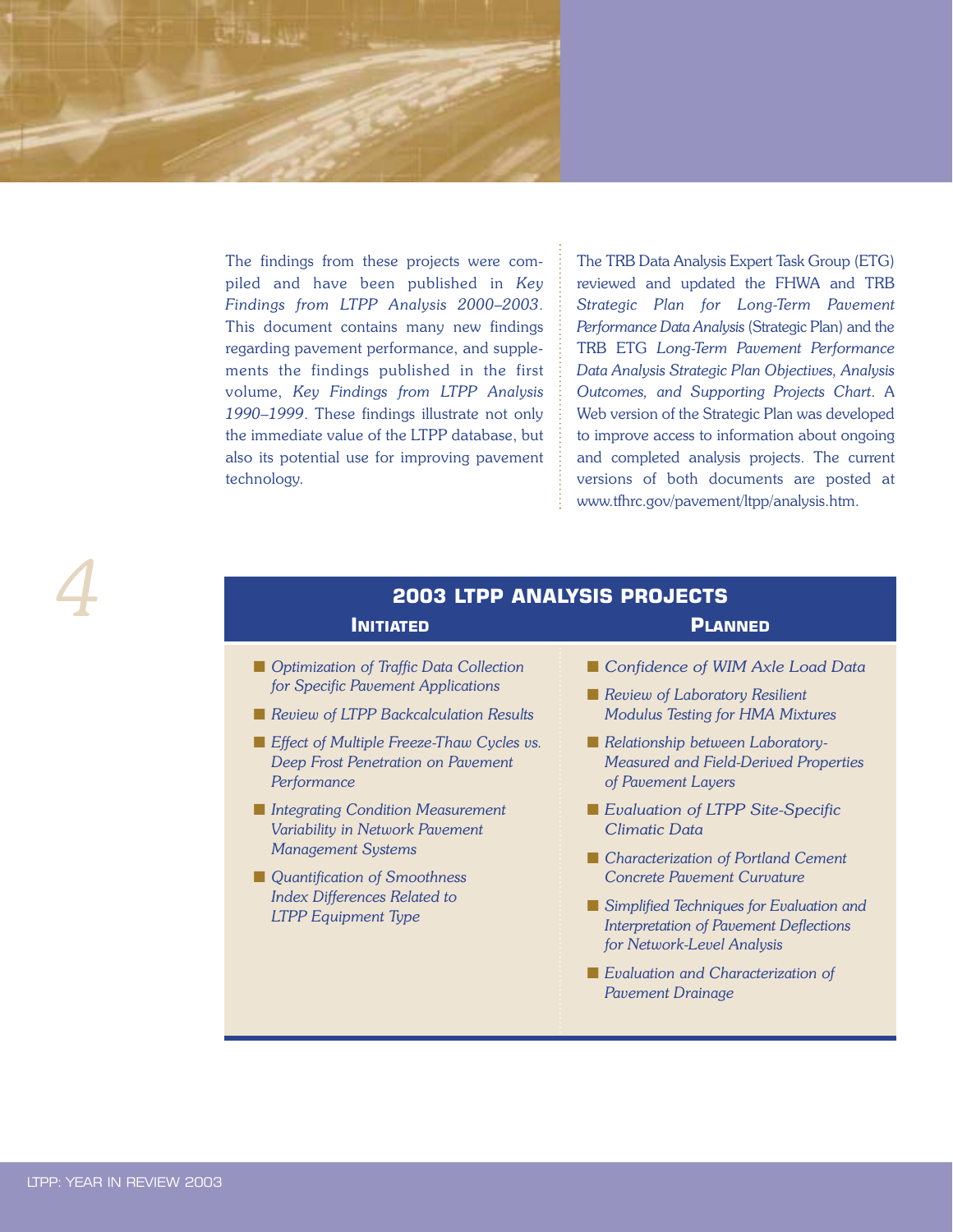

#### **PRODUCTS**

In 2003, the change in the data release policy was an important development for the LTPP program. This change allowed for the release of data at all status levels, resulting in the distribution of a new standard data release package after each semiannual data upload. The data is provided on CD-ROM in Microsoft® Access format and includes reference documents and software, such as the *Table Navigator, Data Dictionary, Pavement Performance Database User Guide*, and the *LTPP Information Management System: IMS Quality Control Checks* manual. Similar information also is available now on DataPave Online.

In addition to making the most current LTPP data available via the Internet, LTPP soon will produce CD-ROMs to provide and distribute data that previously was unavailable due to size constraints. This valuable data includes raw (25-millimeter) profile data; raw (time-history) deflection data; distress photographs, videos, and maps; and profile data from WIM pavement evaluations. To receive this data, users must submit a "Custom Data Extraction" request to the LTPP Customer Support Service Center at ltppinfo@fhwa.dot.gov.

Also in 2003, researchers wrote the *LTPP Guide to Asphalt Temperature Prediction and Correction*. This guide presents methods devel-

The LTPP DataPave Online Web site received a total of 514 registered users from October 2002 to July 2003. A total of 4,191 data exports were performed during this period. The volume of data exported was 3.14 gigabytes. The most requested data was "Monitoring," and the most exported file format was "Compressed Microsoft Excel."

DataPave, which previously was available only on CD-ROM, is now available on the Web. Users can access DataPave Online anytime, anywhere. It is a simple, user-friendly Web application that contains the most current LTPP data for viewing and downloading. These data include inventory, materials testing, pavement performance monitoring, climatic, traffic, maintenance, rehabilitation, and seasonal testing data from more than 2,500 pavement test sections at 932 locations on in-service highways throughout North America. The Web address for DataPave Online is www.datapave.com. In 2004, FHWA plans to award a 5-year contract for maintenance of the Web site.

oped using LTPP data to calculate representative pavement temperatures and temperature correction factors. The Pavement Profiler Viewer and Analyzer (ProVAL) software was another key product that was completed in 2003. This software can help improve the quality of pavement construction by analyzing profile data quickly and providing results in a number of formats.

The LTPP Customer Support Service Center continued to provide excellent service to LTPP data users. The service center completed 452 requests in 2003. Of those requests, 151 were questions about the LTPP program and data, 148 were data requests from the pavement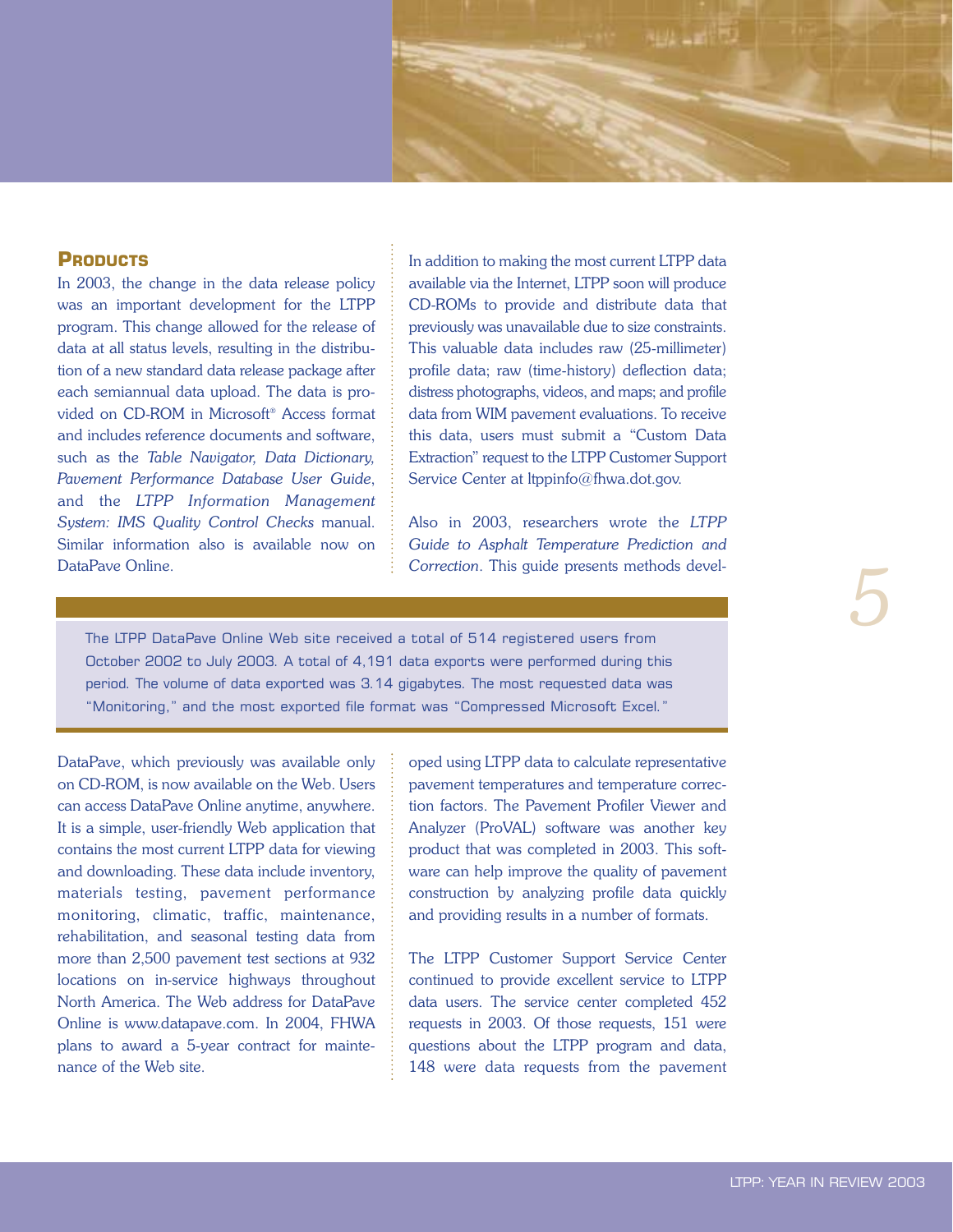

performance and central traffic databases, 95 were for the DataPave software, and 58 were for materials related to the LTPP program. The service center also began distributing the standard LTPP data release, which includes all of the pavement performance data in a five-CD-ROM set.

#### **FIELD OPERATIONS**

In 2003, LTPP, in conjunction with the Colorado Department of Transportation (DOT), opened a new Falling Weight Deflectometer (FWD) Calibration Center in Denver, CO. The new center replaced the previous Reno, NV facility and will serve the LTPP Western region. Facility evaluation, testing, and training began in the spring, and initial calibrations for one State DOT and one private firm were conducted in September. Contact information for appointment scheduling at all LTPP FWD calibration centers is available on the LTPP Web site at http://www.tfhrc.gov/pavement/ltpp/fwdcont.htm.

Effective July 1, 2003, a new regional support contract was awarded in the North Central region. The contractor change did not affect data collection activities for the LTPP test sites in this region, because LTPP ensured timely communication with the States and Provinces affected by the change.

In August 2003, a new contract for the Materials Reference Library (MRL) operation was awarded. The MRL is a storage facility that houses many of the pavement and subsurface materials sampled under both the GPS and SPS experiments. LTPP film, seasonal monitoring, and weather equipment are also stored at this location.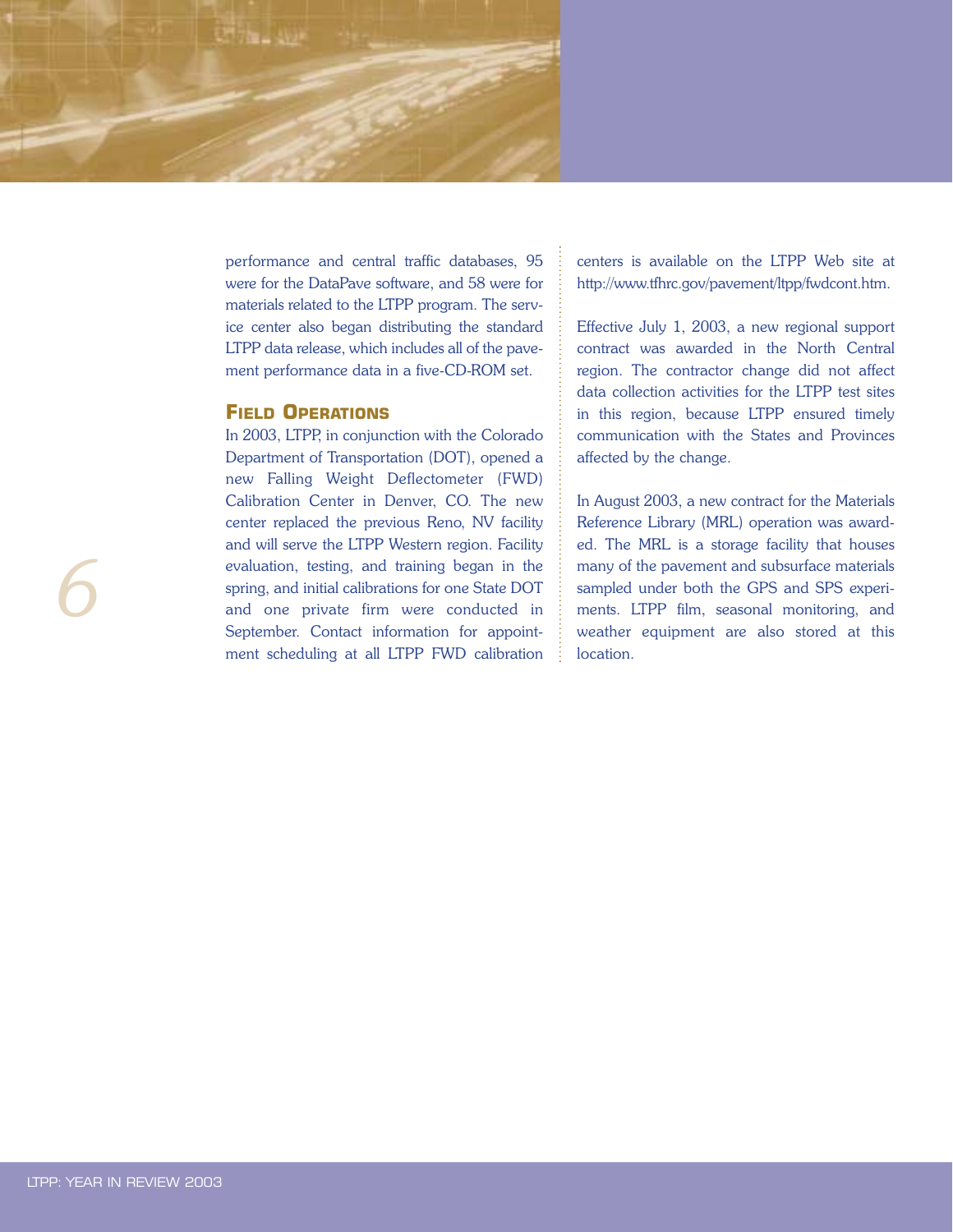

## POOLED FUND STUDIES

*Pooled fund activities for the LTPP program continued in 2003. LTPP continued to seek State partnerships to conduct studies that will further help to answer the "hows" and "whys" of pavement performance.*

In 2003, work began on LTPP's first data analysis pooled fund study, "Effect of Multiple Freeze-Thaw Versus Deep Frost Penetration on Pavement Performance," TPF-5(013). The objective of this study is to determine the relative importance of deep freezing versus multiple shallow freezes on the performance of flexible pavements. To date, eight States have committed \$430,000 to this project.

In 2003, final preparations were made for establishing the "Falling Weight Deflectometer (FWD) Calibration Centers and Operational Improvements" pooled fund study, TPF-5(039). This study was initiated to perform software and hardware upgrades; improve the operation processes at the existing centers; establish new centers; and explore financial support mechanisms for the future, beyond LTPP.

The FWD pooled fund study will proceed in two phases. The first phase will focus on financial support and upgrades, and the second phase will focus on implementing the improvements, possibly expanding the number of centers, and identifying the types of equipment that can be calibrated at the centers. Thirteen States have pledged \$475,000 for this effort. An advertisement for the first phase is expected in the beginning of 2004.

Several States have contributed a total of \$1.3 million to the pooled fund study, "Improving the Quality of Pavement Profiler Measurement," TPF-5(063). The goals of this study are to deliver sample procurement specification, maintenance guidelines, and a profile analysis software program; establish criteria for verification centers and help develop these locations; develop and deploy a traceable verification center; and provide technical review of software development.

LTPP encourages more States to join in these important projects. States interested in participating in these studies are encouraged to contact the study managers and can find more information on the LTPP Web site's pooled fund studies page at www.tfhrc.gov/pavement/ltpp/pooled.htm or www.pooledfund.org.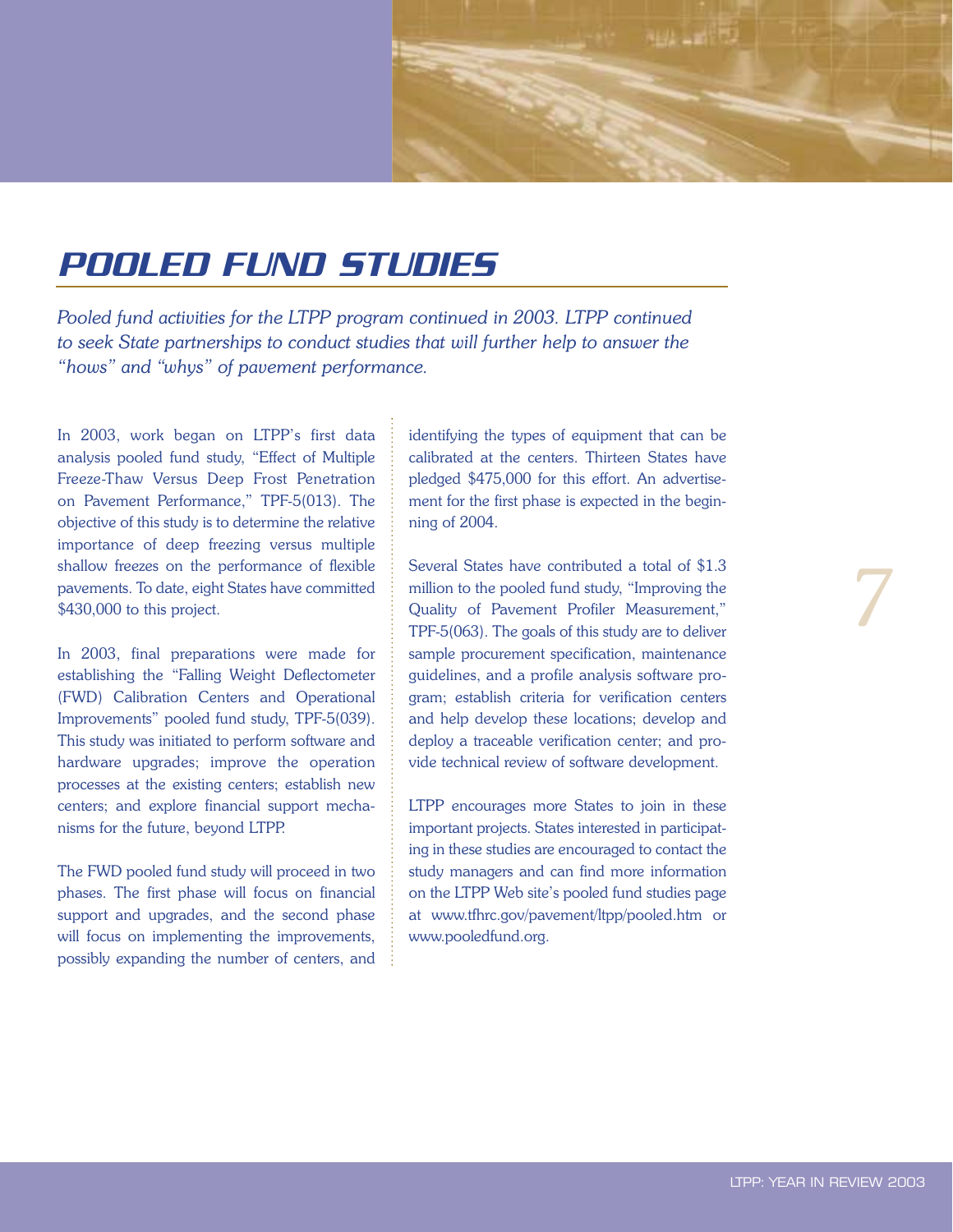

## GETTING THE WORD OUT

*LTPP announces research results through its Web site, meetings, publications, research reports, and interactions with SHAs, industry trade associations, and professional societies. In 2003, LTPP continued to spread the word about the program and its results through as many venues as possible.*

#### **WEB SITE**

In 2003, LTPP made some enhancements to its Web site, www.tfhrc.gov/ltpp.htm, to provide better service and support to its customers. A search feature was added so that users may search by keyword to find information quickly. The new Pooled Fund Studies section provides technical and background information, as well as current status, for pooled fund research. Direct links to new Web sites for DataPave Online (www.datapave.com) and the LTPP Technical Support Services Contractor (TSSC) homepage (www.ltpp.org) were established. The TSSC Web site is an important new resource for pertinent LTPP information, and provides valuable tools for using the LTPP data, including the revised *Data Users Manual,* the *Data Dictionary,* and the *Table Navigator* program.

As in previous years, LTPP continued to publish the results of its analytical findings in its Web site's Library section. Viewers can access information quickly about the latest LTPP research reports, product briefs, application notes, and resource documents in this section.

#### **MEETINGS**

Each year, FHWA LTPP staff members make presentations at various industry trade associ-

ation and governmental meetings throughout the United States. In 2003, these activities began with an LTPP team presentation at the 82<sup>nd</sup> Annual Meeting of the Transportation Research Board in Washington, DC. LTPP staff and contractors made several presentations regarding the LTPP program's progress and data findings during this meeting. Presentation sessions included the LTPP State Coordinators Meeting and the LTPP Box Session.

The LTPP team visited many States to discuss data collection issues, products, and pooled fund studies. The State visits were overwhelmingly positive. These visits also allowed FHWA to thank the States for their support of the LTPP program and to let them know that their continued involvement is vital to completing the LTPP program.

#### **PUBLICATIONS**

Of special note on the list of 2003 accomplishments is the publication of the *Distress Identification Manual for the Long-Term Pavement Performance Program* (FHWA-RD-03-031), fourth edition. This descriptive manual, which includes extensive illustrations of various distress types in color photographs and drawings, is a valuable tool used by many highway agencies as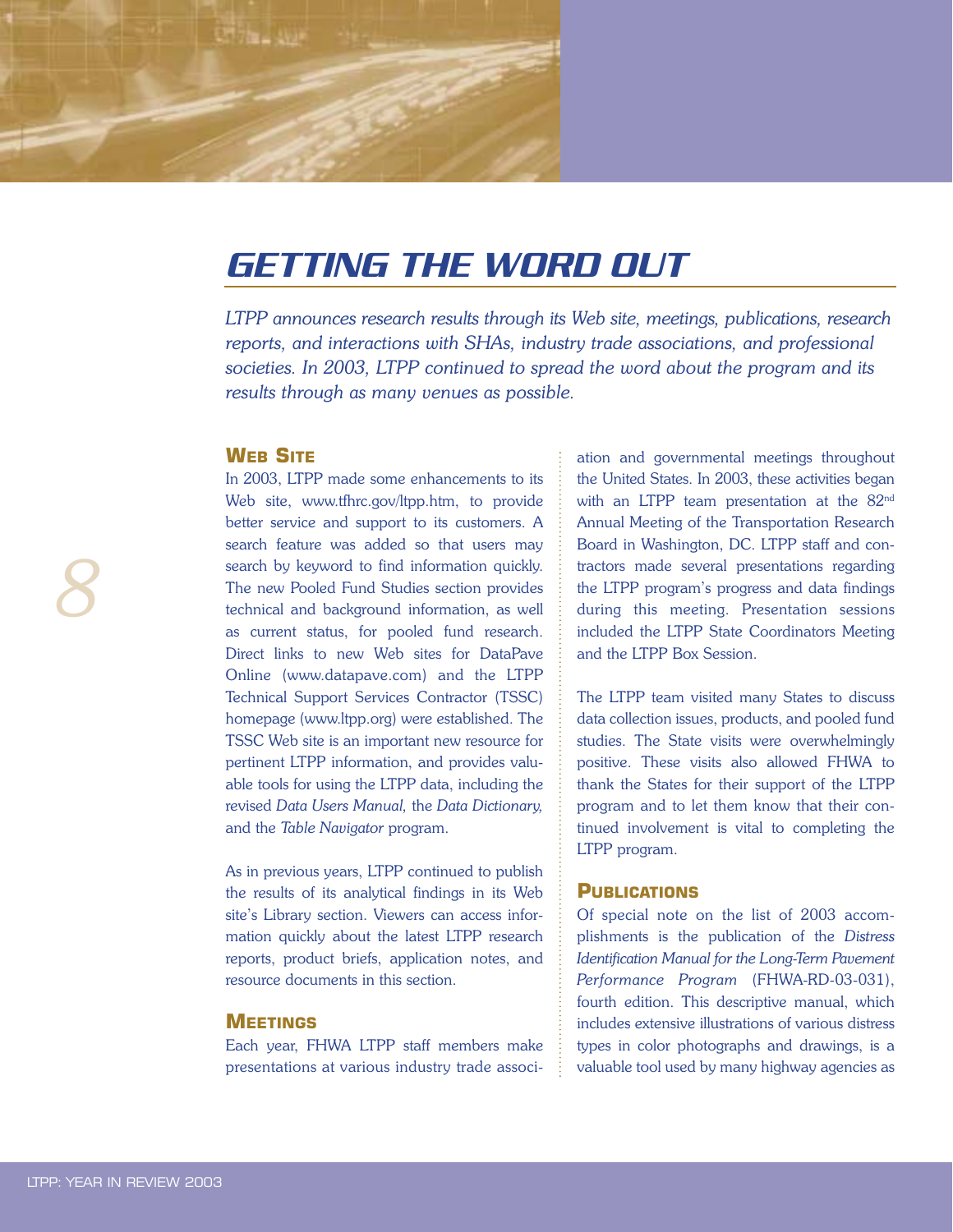

a consistent, uniform basis for collecting distress data. It provides a common language for describing cracks, potholes, rutting, spalling, and other pavement distresses that the LTPP program monitors. This new version is the result of 8 years of practical experience using the previous version, and incorporates refinements, changes, and new LTPP distress directives issued since the publication of the last manual.

The *Long-Term Pavement Performance Information Management System: Pavement Performance Database User Reference Guide* (FHWA-RD-03-088) was completed and published in 2003. This document provides in-depth references to the LTPP pavement performance database structure and content, and explains how to obtain and use the data. The publication is distributed with the standard data release form and also is available for download at DataPave Online.

LTPP also continued to update the highway community on LTPP research findings, products, and field applications through its TechBriefs, Product Briefs, and Application Notes. TechBriefs provide concise summaries of recent LTPP data analysis projects. Product Briefs provide overviews of specific products, along with the product's technical background, key features, and benefits. Application Notes describe how some States are using LTPP products or analysis findings and benefiting from these applications. See the last page of this document for a list of LTPP publications issued in 2003.

#### **RESEARCH REPORTS**

FHWA published several research reports documenting FHWA-sponsored LTPP data analysis in 2003. The published reports contain research findings that are of broad interest. Copies of the reports are distributed to State and Provincial highway agencies, FHWA headquarters and field offices, members of TRB committees advising LTPP, and other interested parties. Reports for smaller audiences are distributed on a limited basis. LTPP research reports with a limited interest and distribution are submitted to the National Technical Information Service to provide a readily accessible public record of work that was completed, but not formally published.

#### **WORKSHOPS/CONTESTS**

FHWA held a pilot workshop for the ProVAL software. The objectives of this workshop were to familiarize users with the software; review some of the key fundamentals of pavement profiling and analysis methods; inform users of the advantages, limitations, and pitfalls related to analyzing and interpreting pavement profiles; and provide an interactive and hands-on training. Additional workshops will be scheduled in 2004 to introduce State and industry personnel to the software and demonstrate its capabilities.

FHWA and the American Society of Civil Engineers completed the fourth International Contest on LTPP Data Analysis in 2003. For the first time, the contestants used DataPave Online as a tool in their analysis. Six prizes were awarded in four categories.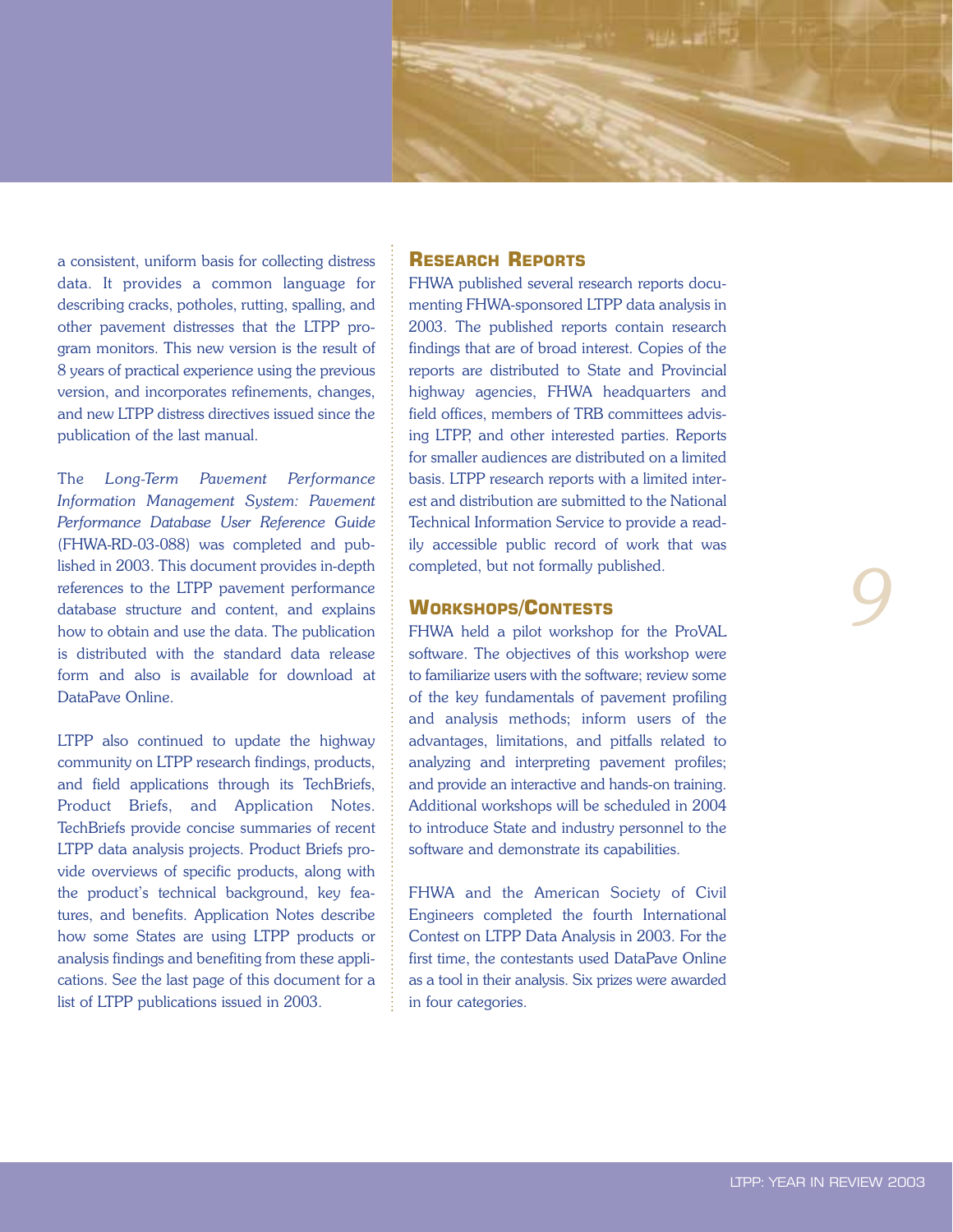

## THE PARTNERSHIP

*LTPP is a partnership with State and Provincial highway agencies, C-SHRP, TRB, AASHTO, and FHWA, all of which are deeply involved in and essential to the program's success.*

#### **THE STATES AND PROVINCES**

As owners of the LTPP test sections, the State and Provincial highway agencies have a significant investment in the program. These agencies designated the test sites, constructed the test sections, supplied test materials, and collected data. As in the past, the agencies continue to provide traffic data and monitor test section performance. Because they use and apply program results, State and Provincial highway agencies are LTPP's primary customers. Provinces participate through C-SHRP. Launched in 1987, C-SHRP coordinates Canadian involvement in the U.S. Strategic Highway Research Program.

#### **TRANSPORTATION RESEARCH BOARD**

Several TRB committees provide input and advice regarding LTPP research and implementation activities. Committee members represent the State and Provincial highway agencies, industry, academia, and the international highway community. The TRB-LTPP Committee provides management-level input on LTPP's conduct. In addition, there are several topic-specific ETGs and a product subcommittee that supply technical review and input for key program areas. The dedicated volunteers who serve on these committees are tremendous assets to LTPP.

#### **AMERICAN ASSOCIATION OF STATE HIGHWAY AND TRANSPORTATION OFFICIALS**

AASHTO plays a critical role in LTPP. From recruiting test sections to adopting LTPP-developed methods, procedures, and guidelines as standards for pavement engineering, AASHTO provides the collective leadership for many of the program's successes to date.

In 2003, LTPP worked with the AASHTO Subcommittee on Materials to address resilient modulus for unbound materials. LTPP representatives also served on the AASHTO Technology Implementation Group's panel for the implementation of GPR technology for pavement evaluation. LTPP will continue to work with AASHTO through the Technology Implementation Group, the Subcommittee on Materials, the Joint Task Force on Pavements, and other committees as needed.

#### **FEDERAL HIGHWAY ADMINISTRATION**

FHWA's Office of Infrastructure Research and Development manages LTPP's day-to-day research operations. Specific activities include collecting, processing, and disseminating data; orchestrating national analysis activities; coordinating the LTPP program; and communicating results. FHWA's Resource Centers, Division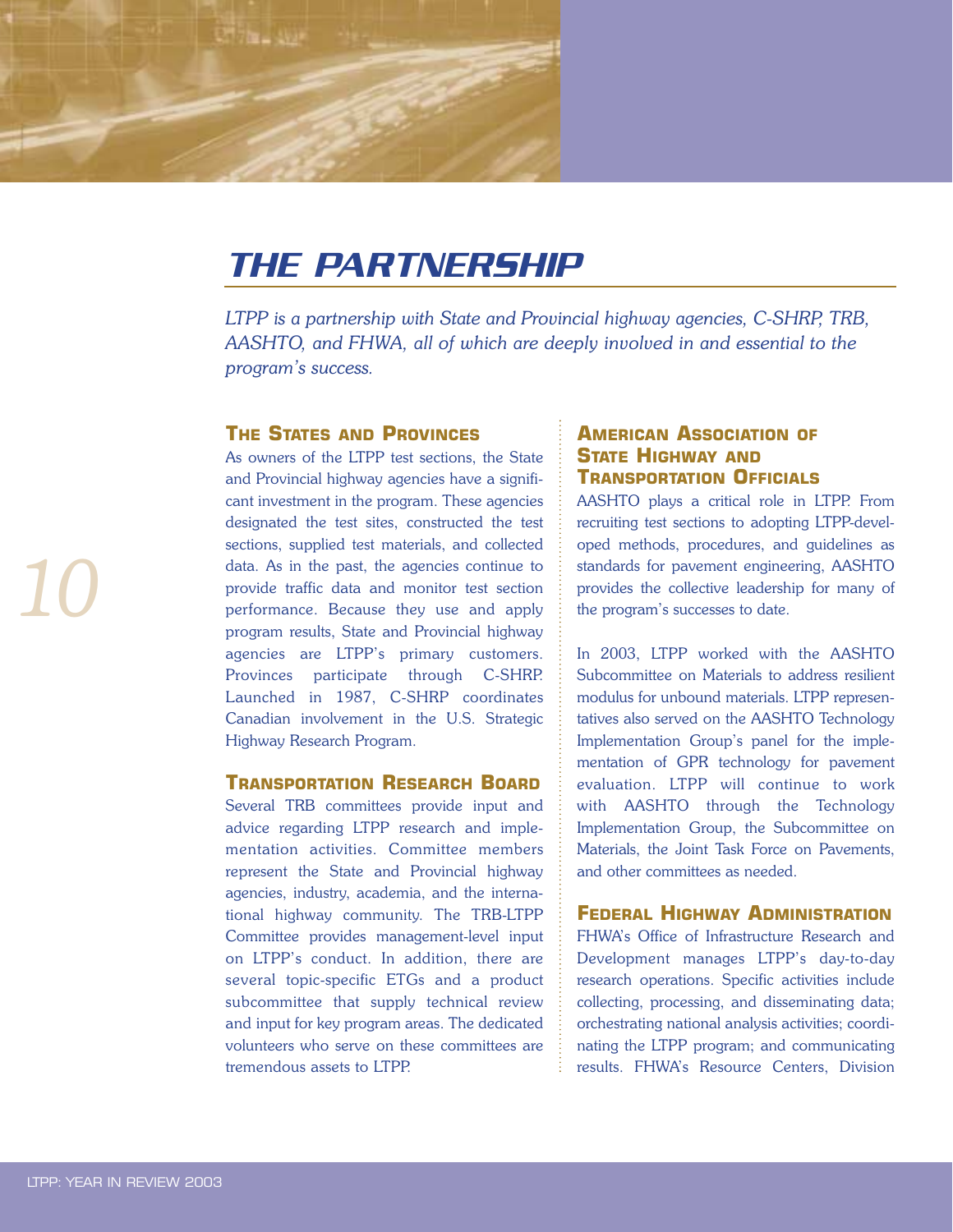

Offices, and the Office of Pavement Technology also play key roles in the LTPP program. The Office of Pavement Technology leads LTPP product development and directs product packaging for delivery. FHWA Resource Centers help collect LTPP data and deliver LTPP products to the States, Divisions, and highway industry. In addition to helping facilitate product delivery, technical support, and overall coordination and communication, the Division Offices work directly with the States that support LTPP data collection efforts.

### FUNDING

Approximately \$8.94 million of LTPP funding in 2003 was authorized by the *Consolidated Appropriations Resolution of 2003* (Omnibus Appropriations 108th: H.J.Res.2). As stated in 2002, the Appropriation Act for Fiscal Year (FY) 2002 changed the funding by providing an additional \$10 million in Revenue Aligned Budget Authority (RABA) for the LTPP and Superpave® programs for both FY 02 and FY 03. FY 03 RABA allocation for the LTPP program was \$3.8 million.

Approximately \$7.69 million of Transportation Equity Act for the 21st Century (TEA-21) funds and \$3.1 million of RABA funds were used for LTPP data collection field operations in 2003. The additional RABA funding enabled LTPP to finish collecting all the needed data.

Approximately \$1.1 million from TEA-21 and RABA funds were allocated to LTPP's analysis program in FY 03. Product development received \$300,000 from RABA and \$64,000 from TEA-21 funds.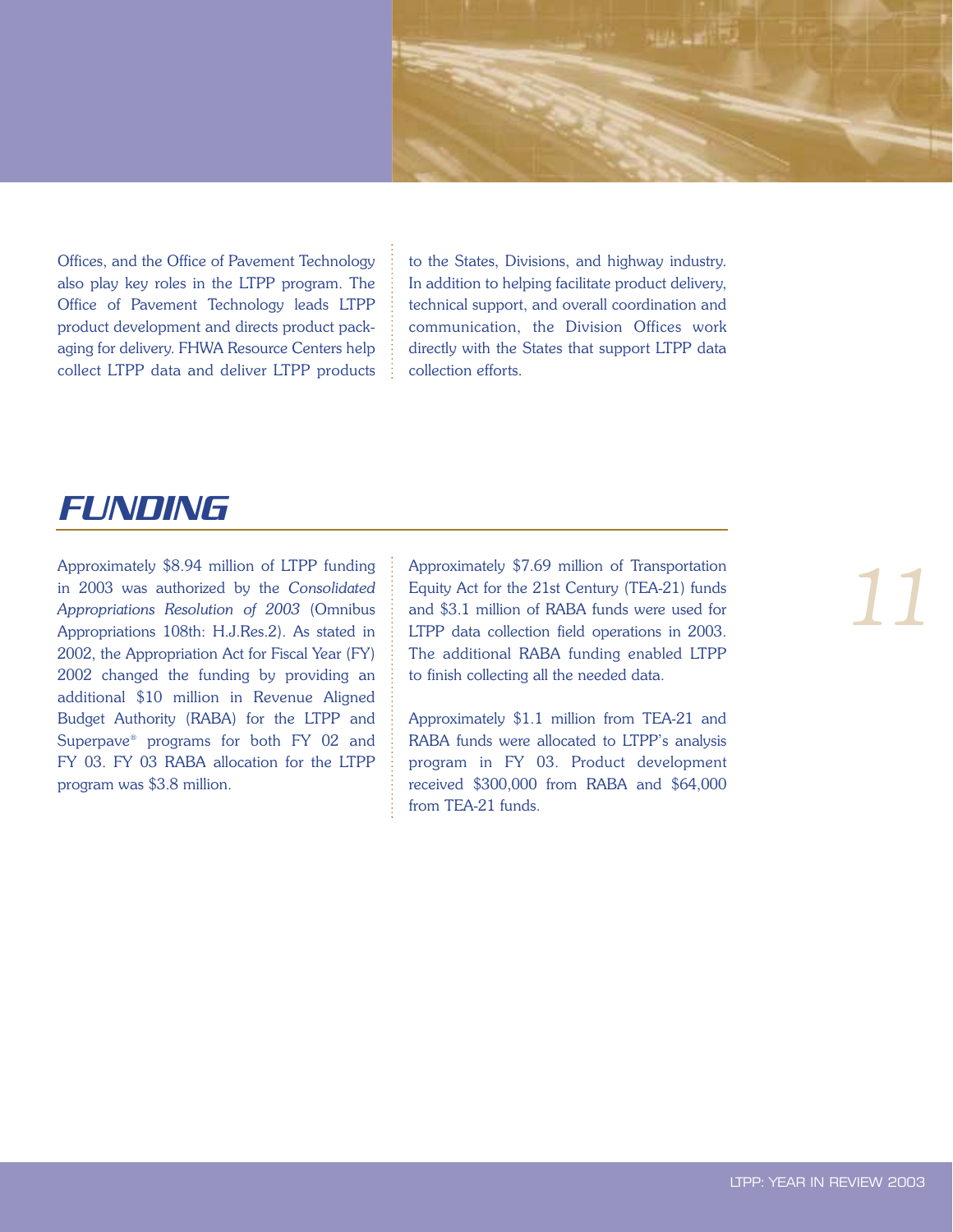

## THE FUTURE

*In 2004, LTPP will continue its mission to provide a better understanding of the "hows" and "whys" of pavement performance. It will do so by supplying the information and tools highway engineers and managers need to design, build, and maintain long-lasting and cost-effective pavements.*

Throughout 2004, LTPP will continue to develop a plan for complete program documentation, including the LTPP database, research reports, experiment design documents, and other important information, so that these resources will be accessible to research analysts in the future. The ultimate objective of this effort is to create an LTPP electronic library.

The LTPP program is now 13 years into its 20-year data collection effort; it rapidly is approaching a crucial moment. The Federal-aid

highway authorization legislation that supported the program expired on September 30, 2003. A sound plan and budget have been developed to ensure that LTPP work is completed and program expectations are met by 2009. The work ahead for LTPP, simply stated, is to complete data collection on all pavement test sections, conduct data analysis according to the defined plan, and develop products in a disciplined manner. To execute the developed plan, LTPP will need sufficient funding during FY 04 through FY 09.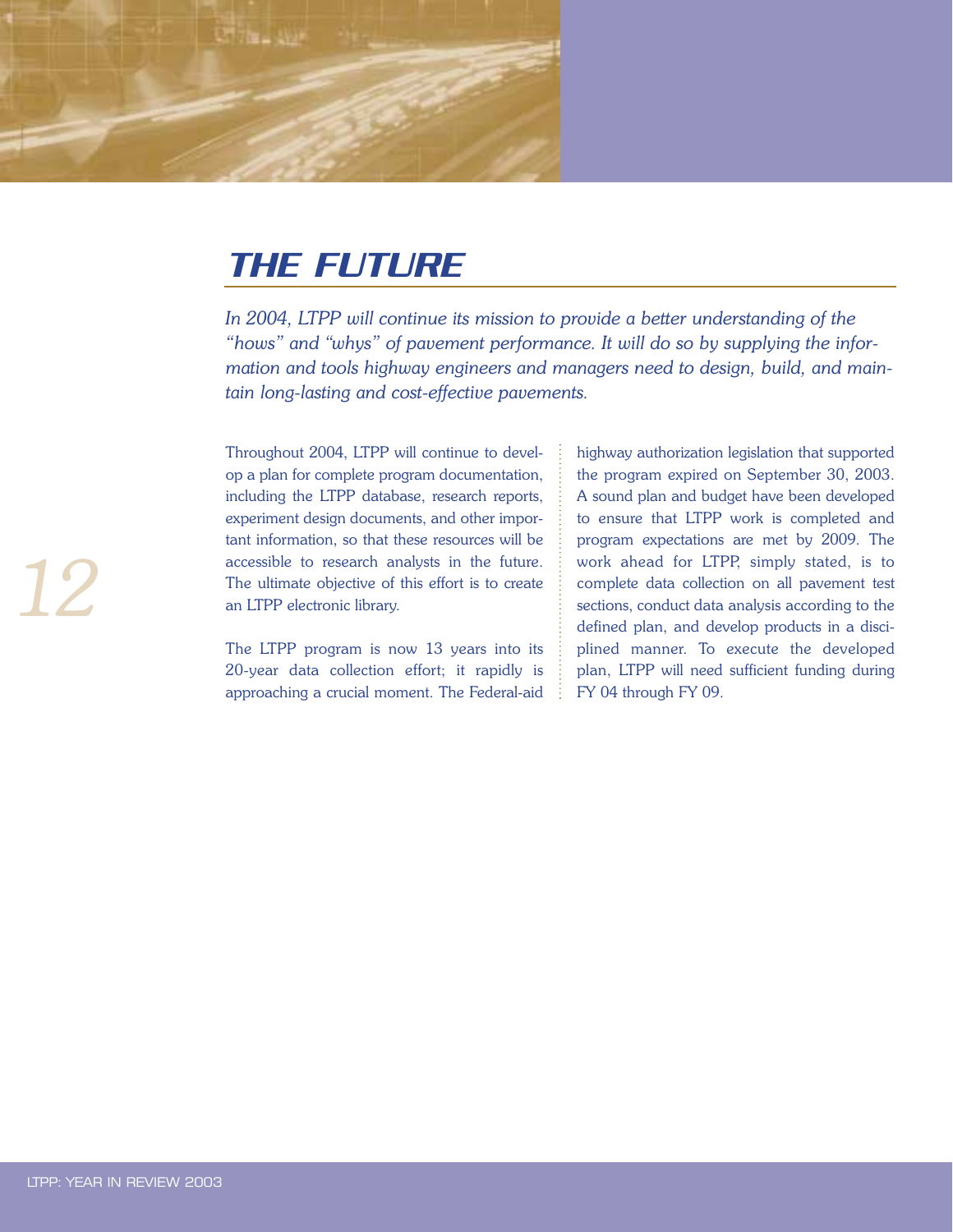#### **SELECTED LTPP 2003 PUBLICATIONS**

#### **Brochures**

- *Key Findings from LTPP Analysis 2000–2003* (HRT-04-032)
- *LTPP: 2002 Year in Review*  (FHWA-RD-03-045)

#### **TechBrief**

*Help with Converting Pavement Smoothness Specifications*  (FHWA-RD-02-112)

#### **Product Briefs**

- *DataPave Online: Improving Pavement Design Through Performance Data Analysis* (FHWA-RD-03-079)
- **Pavement Profile Viewer and Analyzer** (FHWA-RD-03-070)

#### **User Reference Guides**

- *Distress Identification Manual for the Long-Term Pavement Performance Program* (FHWA-RD-03-031)
- *Long-Term Pavement Performance Information Management System: Pavement Performance Database User Reference Guide* (FHWA-RD-03-088)

#### **Research Reports**

■ *Assessment of Selected LTPP Material Data Tables and Development of Representative Test Tables* (FHWA-RD-02-001)

백상 노래인당.

- *Distress Data Consolidation Final Report* (FHWA-RD-01-143)
- *Evaluations of Joint and Crack Load Transfer Final Report* (FHWA-RD-02-088)
- *Highway Concrete Technology Development and Testing, Volume I: Field Evaluation of SHRP C-202 (ASR) Test Sites* (FHWA-RD-02-082)
- *Highway Concrete Technology Development and Testing Volume II: Field Evaluation of SHRP C-203 (Freeze-Thaw Resistance) Test Sites* (FHWA-RD-02-083)
- *Long-Term Effectiveness of Cathodic Protection Systems on Highway Structures* (FHWA-RD-01-096)
- *Long-Term Performance of Corrosion Inhibitors Used in Repair of Reinforced Concrete Bridge Components* (FHWA-RD-01-097)
- **Structural Factors for Flexible** *Pavements—Initial Evaluation of the SPS-1 Experiment Final Report* (FHWA-RD-01-166)